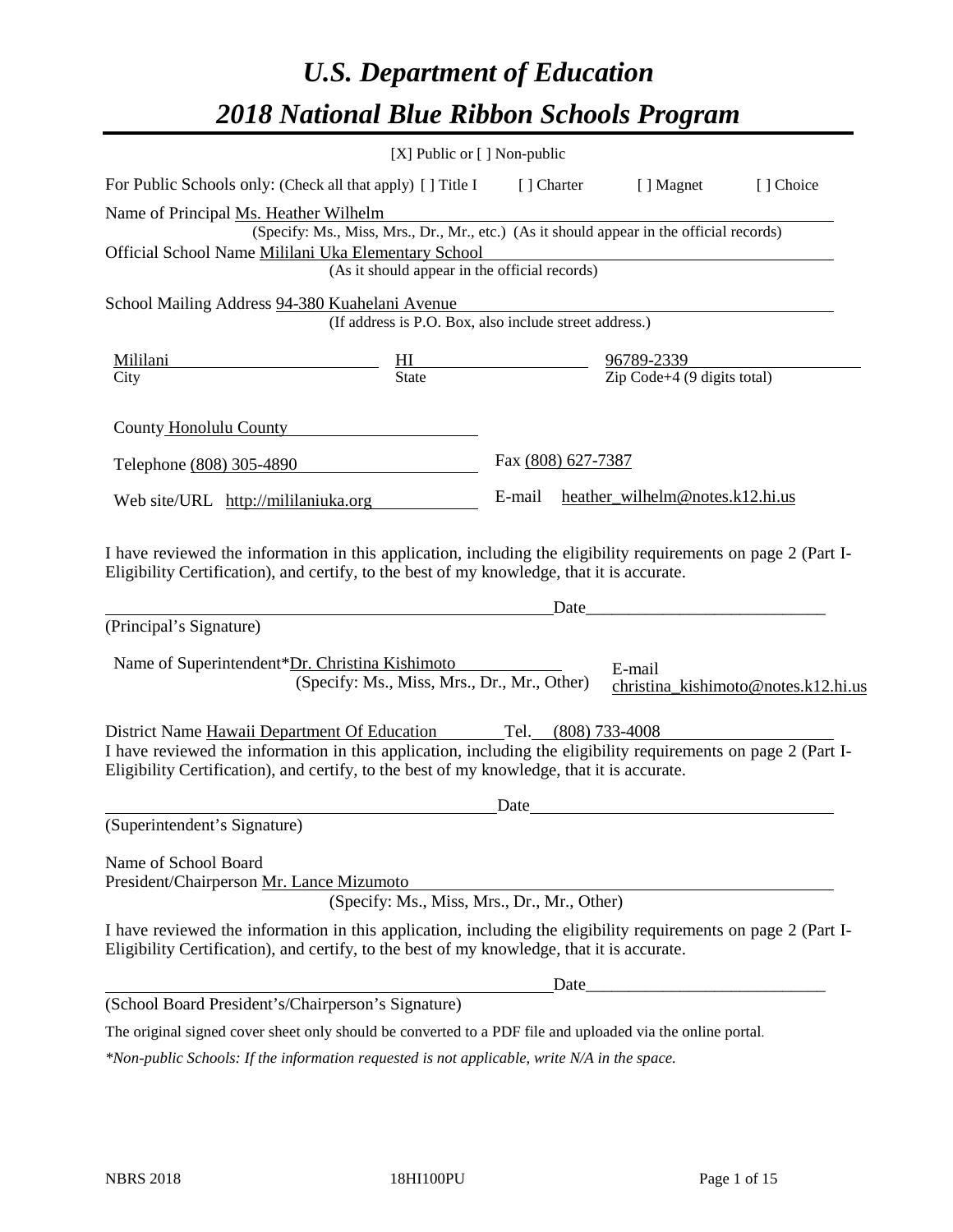The signatures on the first page of this application (cover page) certify that each of the statements below, concerning the school's eligibility and compliance with U.S. Department of Education and National Blue Ribbon Schools requirements, are true and correct.

- 1. The school configuration includes one or more of grades K-12. (Schools on the same campus with one principal, even a K-12 school, must apply as an entire school.)
- 2. All nominated public schools must meet the state's performance targets in reading (or English language arts) and mathematics and other academic indicators (i.e., attendance rate and graduation rate), for the all students group and all subgroups, including having participation rates of at least 95 percent using the most recent accountability results available for nomination.
- 3. To meet final eligibility, all nominated public schools must be certified by states prior to September 2018 in order to meet all eligibility requirements. Any status appeals must be resolved at least two weeks before the awards ceremony for the school to receive the award.
- 4. If the school includes grades 7 or higher, the school must have foreign language as a part of its curriculum.
- 5. The school has been in existence for five full years, that is, from at least September 2012 and each tested grade must have been part of the school for the past three years.
- 6. The nominated school has not received the National Blue Ribbon Schools award in the past five years: 2013, 2014, 2015, 2016, or 2017.
- 7. The nominated school has no history of testing irregularities, nor have charges of irregularities been brought against the school at the time of nomination. The U.S. Department of Education reserves the right to disqualify a school's application and/or rescind a school's award if irregularities are later discovered and proven by the state.
- 8. The nominated school has not been identified by the state as "persistently dangerous" within the last two years.
- 9. The nominated school or district is not refusing Office of Civil Rights (OCR) access to information necessary to investigate a civil rights complaint or to conduct a district-wide compliance review.
- 10. The OCR has not issued a violation letter of findings to the school district concluding that the nominated school or the district as a whole has violated one or more of the civil rights statutes. A violation letter of findings will not be considered outstanding if OCR has accepted a corrective action plan from the district to remedy the violation.
- 11. The U.S. Department of Justice does not have a pending suit alleging that the nominated school or the school district as a whole has violated one or more of the civil rights statutes or the Constitution's equal protection clause.
- 12. There are no findings of violations of the Individuals with Disabilities Education Act in a U.S. Department of Education monitoring report that apply to the school or school district in question; or if there are such findings, the state or district has corrected, or agreed to correct, the findings.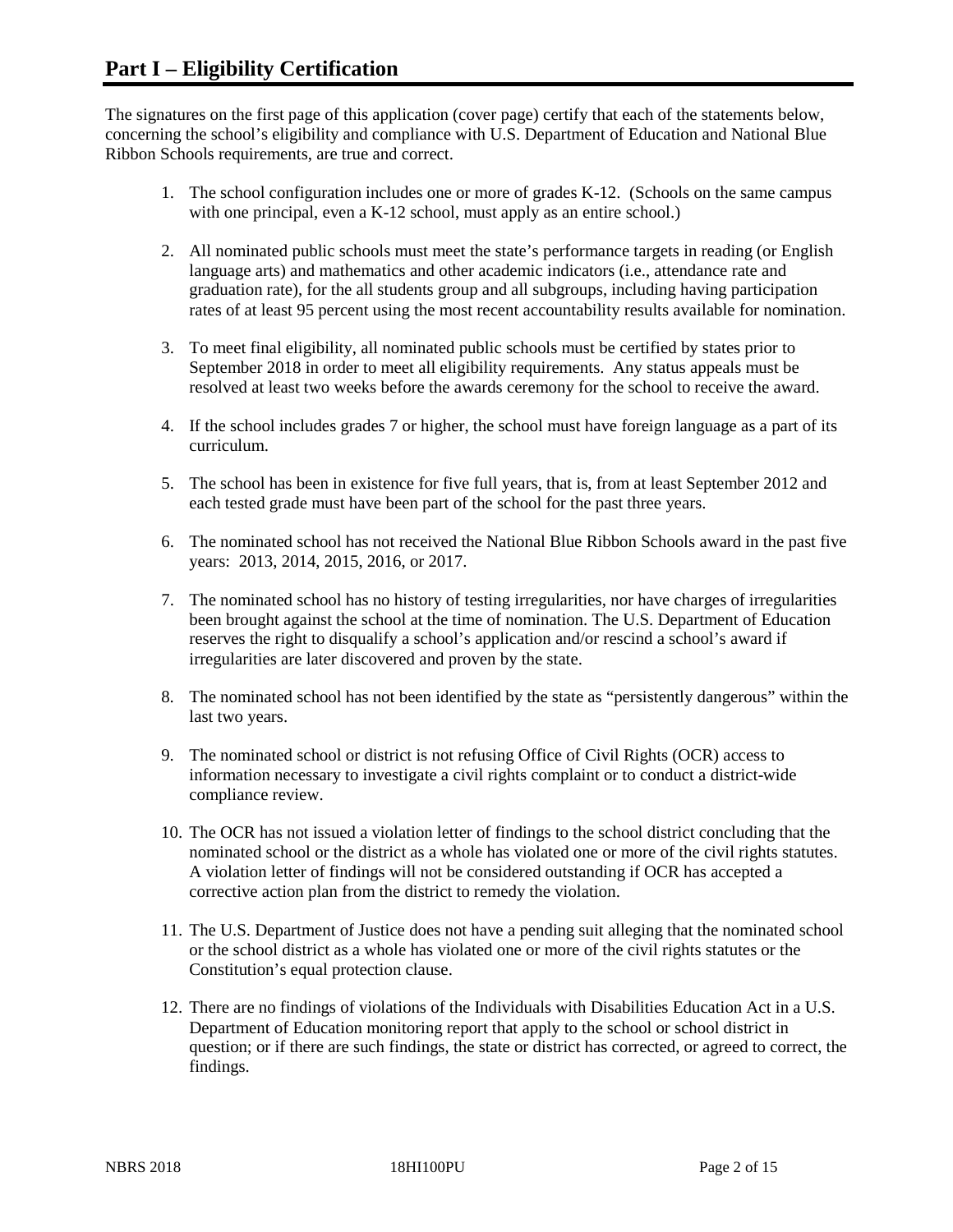#### **Data should be provided for the most recent school year (2017-2018) unless otherwise stated.**

## **DISTRICT**

1. Number of schools in the district  $172$  Elementary schools (includes K-8) (per district designation): 38 Middle/Junior high schools 39 High schools 7 K-12 schools

256 TOTAL

**SCHOOL** (To be completed by all schools)

2. Category that best describes the area where the school is located:

[] Urban or large central city [X] Suburban [] Rural or small city/town

3. Number of students as of October 1, 2017 enrolled at each grade level or its equivalent in applying school:

| Grade                           | # of         | # of Females | <b>Grade Total</b> |
|---------------------------------|--------------|--------------|--------------------|
|                                 | <b>Males</b> |              |                    |
| <b>PreK</b>                     | 7            | 1            | 8                  |
| K                               | 49           | 45           | 94                 |
| $\mathbf{1}$                    | 60           | 51           | 111                |
| 2                               | 68           | 51           | 119                |
| 3                               | 41           | 46           | 87                 |
| 4                               | 56           | 56           | 112                |
| 5                               | 71           | 62           | 133                |
| 6                               | 0            | 0            | $\Omega$           |
| 7                               | 0            | 0            | 0                  |
| 8                               | 0            | 0            | 0                  |
| 9                               | 0            | 0            | 0                  |
| 10                              | 0            | 0            | 0                  |
| 11                              | 0            | 0            | 0                  |
| 12 or higher                    | 0            | 0            | 0                  |
| <b>Total</b><br><b>Students</b> | 352          | 312          | 664                |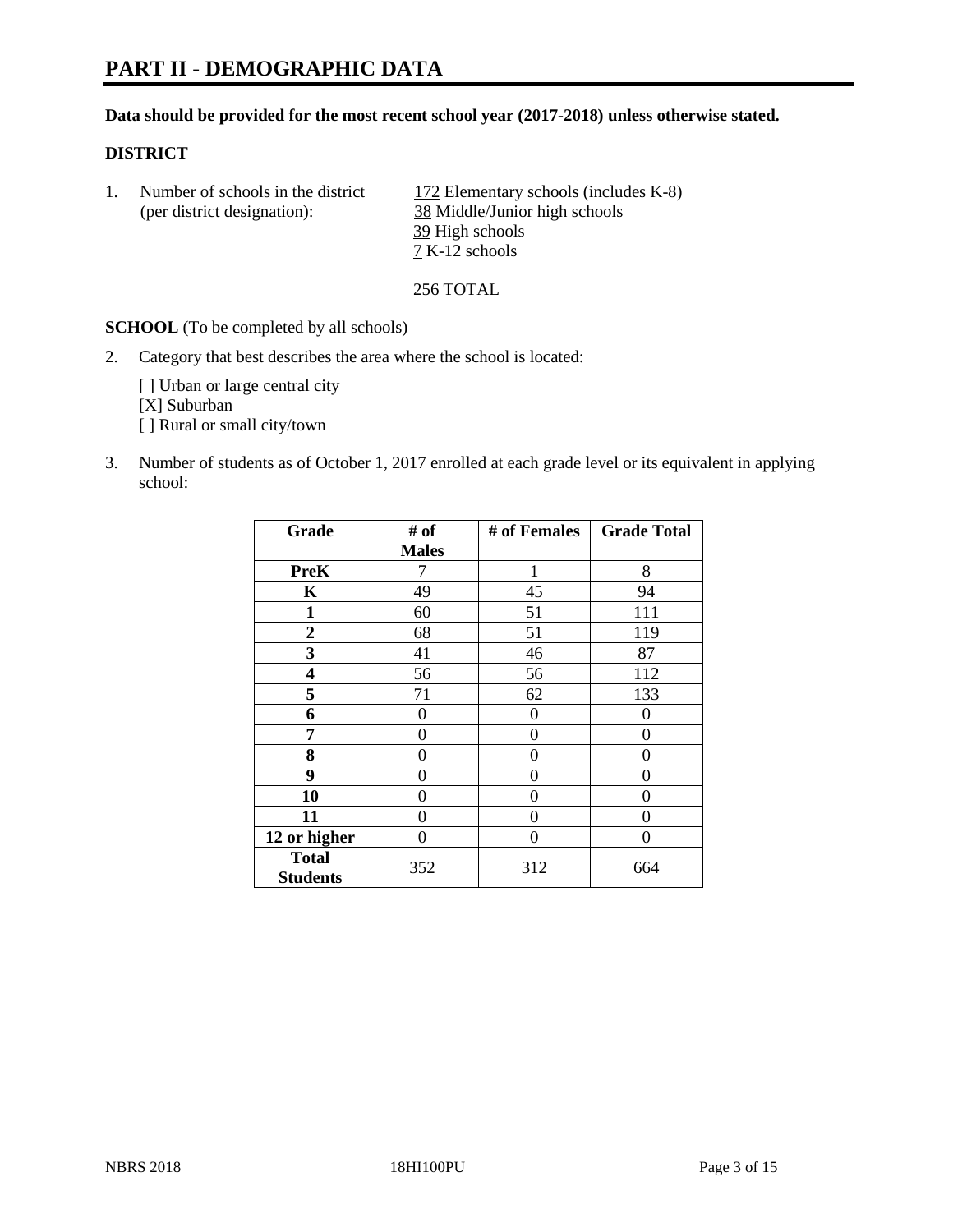the school: 22 % Asian

4. Racial/ethnic composition of  $\qquad 0\%$  American Indian or Alaska Native 0 % Black or African American 21 % Hispanic or Latino 10 % Native Hawaiian or Other Pacific Islander 8 % White 39 % Two or more races **100 % Total**

(Only these seven standard categories should be used to report the racial/ethnic composition of your school. The Final Guidance on Maintaining, Collecting, and Reporting Racial and Ethnic Data to the U.S. Department of Education published in the October 19, 2007 *Federal Register* provides definitions for each of the seven categories.)

5. Student turnover, or mobility rate, during the 2016 – 2017 school year: 10%

If the mobility rate is above 15%, please explain.

This rate should be calculated using the grid below. The answer to (6) is the mobility rate.

| <b>Steps For Determining Mobility Rate</b>         | Answer |
|----------------------------------------------------|--------|
| (1) Number of students who transferred to          |        |
| the school after October 1, 2016 until the         | 41     |
| end of the 2016-2017 school year                   |        |
| (2) Number of students who transferred             |        |
| <i>from</i> the school after October 1, 2016 until | 27     |
| the end of the 2016-2017 school year               |        |
| (3) Total of all transferred students [sum of      | 68     |
| rows $(1)$ and $(2)$ ]                             |        |
| (4) Total number of students in the school as      |        |
| of October 1, 2016                                 | 652    |
| $(5)$ Total transferred students in row $(3)$      |        |
| divided by total students in row (4)               | 0.10   |
| $(6)$ Amount in row $(5)$ multiplied by 100        |        |

6. English Language Learners (ELL) in the school:  $1\%$ 

9 Total number ELL

Specify each non-English language represented in the school (separate languages by commas): Cebuano/Visayan,French,Korean,Polish,Vietnamese

7. Students eligible for free/reduced-priced meals: 11 % Total number students who qualify:  $\frac{72}{ }$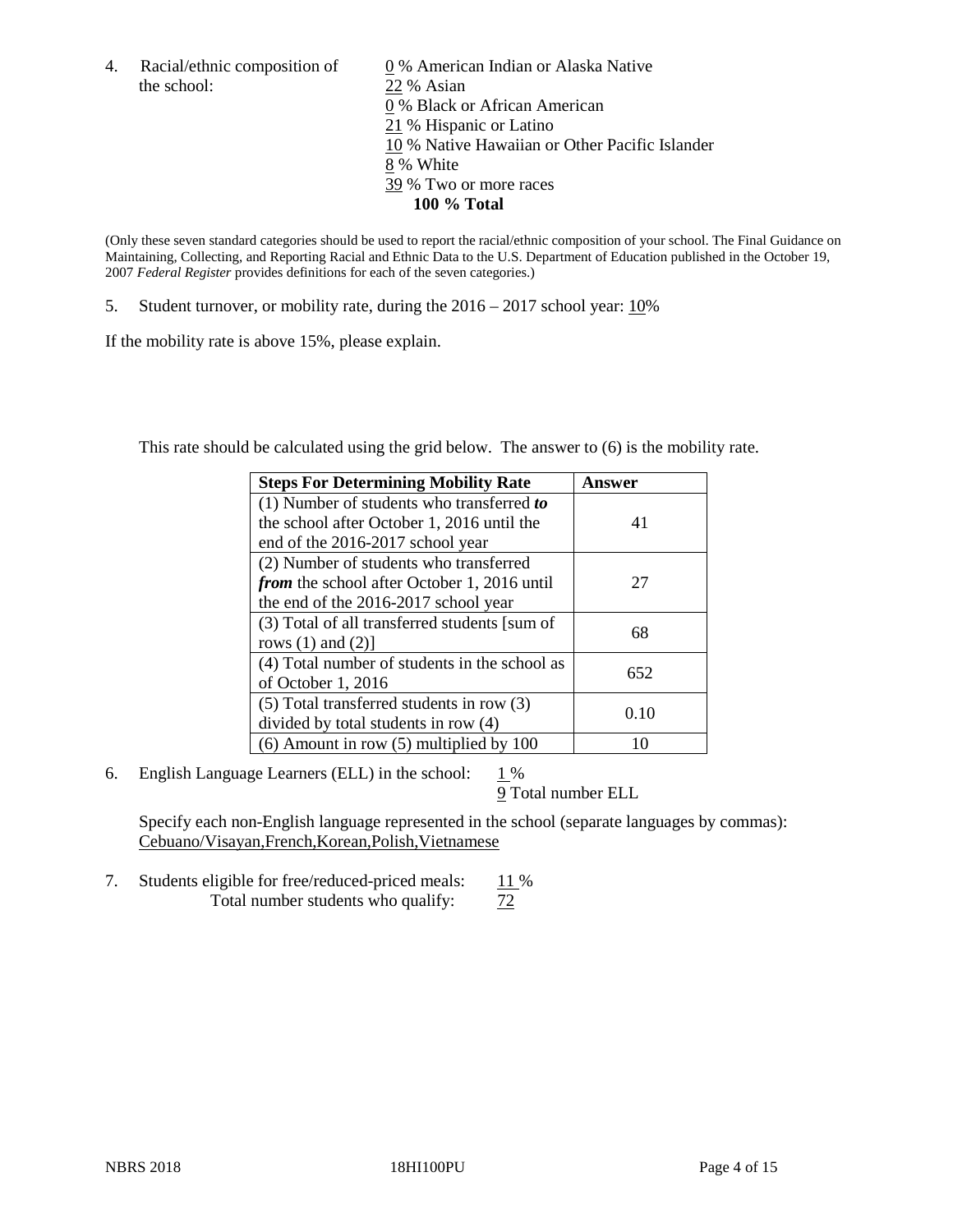62 Total number of students served

Indicate below the number of students with disabilities according to conditions designated in the Individuals with Disabilities Education Act. Do not add additional conditions. It is possible that students may be classified in more than one condition.

| 12 Autism                  | 1 Multiple Disabilities                 |
|----------------------------|-----------------------------------------|
| 0 Deafness                 | 0 Orthopedic Impairment                 |
| 0 Deaf-Blindness           | 8 Other Health Impaired                 |
| 20 Developmentally Delayed | 14 Specific Learning Disability         |
| 0 Emotional Disturbance    | 6 Speech or Language Impairment         |
| 1 Hearing Impairment       | 0 Traumatic Brain Injury                |
| 0 Intellectual Disability  | 0 Visual Impairment Including Blindness |

- 9. Number of years the principal has been in her/his position at this school:  $12$
- 10. Use Full-Time Equivalents (FTEs), rounded to nearest whole numeral, to indicate the number of school staff in each of the categories below:

|                                                                                                                                                                                                                                | <b>Number of Staff</b>      |
|--------------------------------------------------------------------------------------------------------------------------------------------------------------------------------------------------------------------------------|-----------------------------|
| Administrators                                                                                                                                                                                                                 | $\mathcal{D}_{\mathcal{L}}$ |
| Classroom teachers including those<br>teaching high school specialty<br>subjects, e.g., third grade teacher,<br>history teacher, algebra teacher.                                                                              | 27                          |
| Resource teachers/specialists/coaches<br>e.g., reading specialist, science coach,<br>special education teacher, technology<br>specialist, art teacher, etc.                                                                    | 15                          |
| Paraprofessionals under the<br>supervision of a professional<br>supporting single, group, or classroom<br>students.                                                                                                            | 21                          |
| Student support personnel<br>e.g., guidance counselors, behavior<br>interventionists, mental/physical<br>health service providers,<br>psychologists, family engagement<br>liaisons, career/college attainment<br>coaches, etc. | $\mathfrak{D}$              |

11. Average student-classroom teacher ratio, that is, the number of students in the school divided by the FTE of classroom teachers, e.g., 22:1 25:1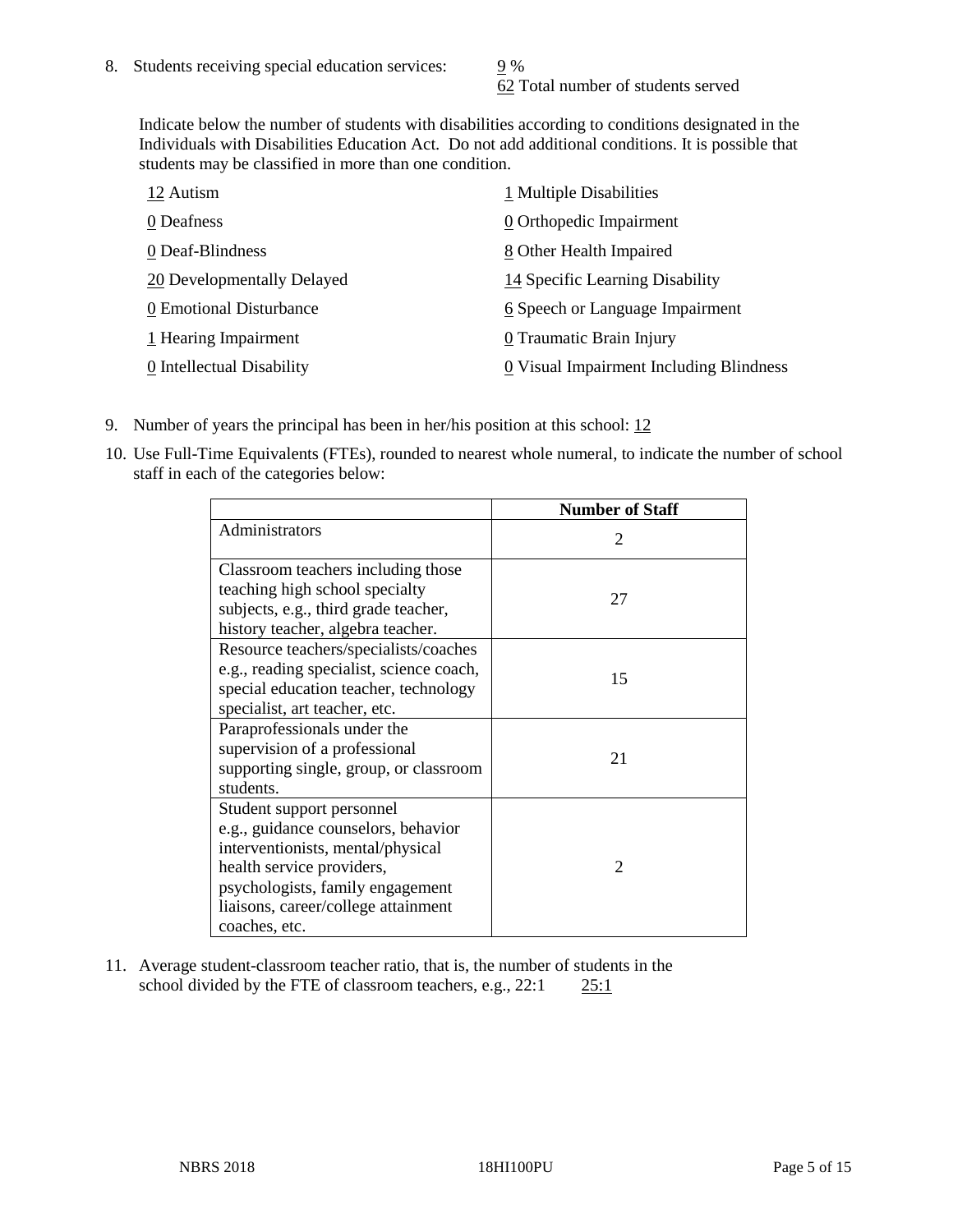12. Show daily student attendance rates. Only high schools need to supply yearly graduation rates.

| <b>Required Information</b> | 2016-2017 | $2015 - 2016$ | 2014-2015 | 2013-2014 | 2012-2013 |
|-----------------------------|-----------|---------------|-----------|-----------|-----------|
| Daily student attendance    | 96%       | 96%           | 96%       | 96%       | 96%       |
| High school graduation rate | 0%        | 0%            | 0%        | 9%        | 0%        |

#### 13. **For high schools only, that is, schools ending in grade 12 or higher.**

Show percentages to indicate the post-secondary status of students who graduated in Spring 2017.

| <b>Post-Secondary Status</b>                  |              |
|-----------------------------------------------|--------------|
| Graduating class size                         |              |
| Enrolled in a 4-year college or university    | 0%           |
| Enrolled in a community college               | 0%           |
| Enrolled in career/technical training program | 0%           |
| Found employment                              | 0%           |
| Joined the military or other public service   | 0%           |
| Other                                         | $\gamma_{0}$ |

14. Indicate whether your school has previously received a National Blue Ribbon Schools award. Yes X No

If yes, select the year in which your school received the award. 1991

15. In a couple of sentences, provide the school's mission or vision statement.

To nurture each student's potential for lifelong learning and the development of good character by providing a safe learning environment and effective guidance.

16. **For public schools only**, if the school is a magnet, charter, or choice school, explain how students are chosen to attend.

Mililani Uka is not a magnet, charter, or choice school.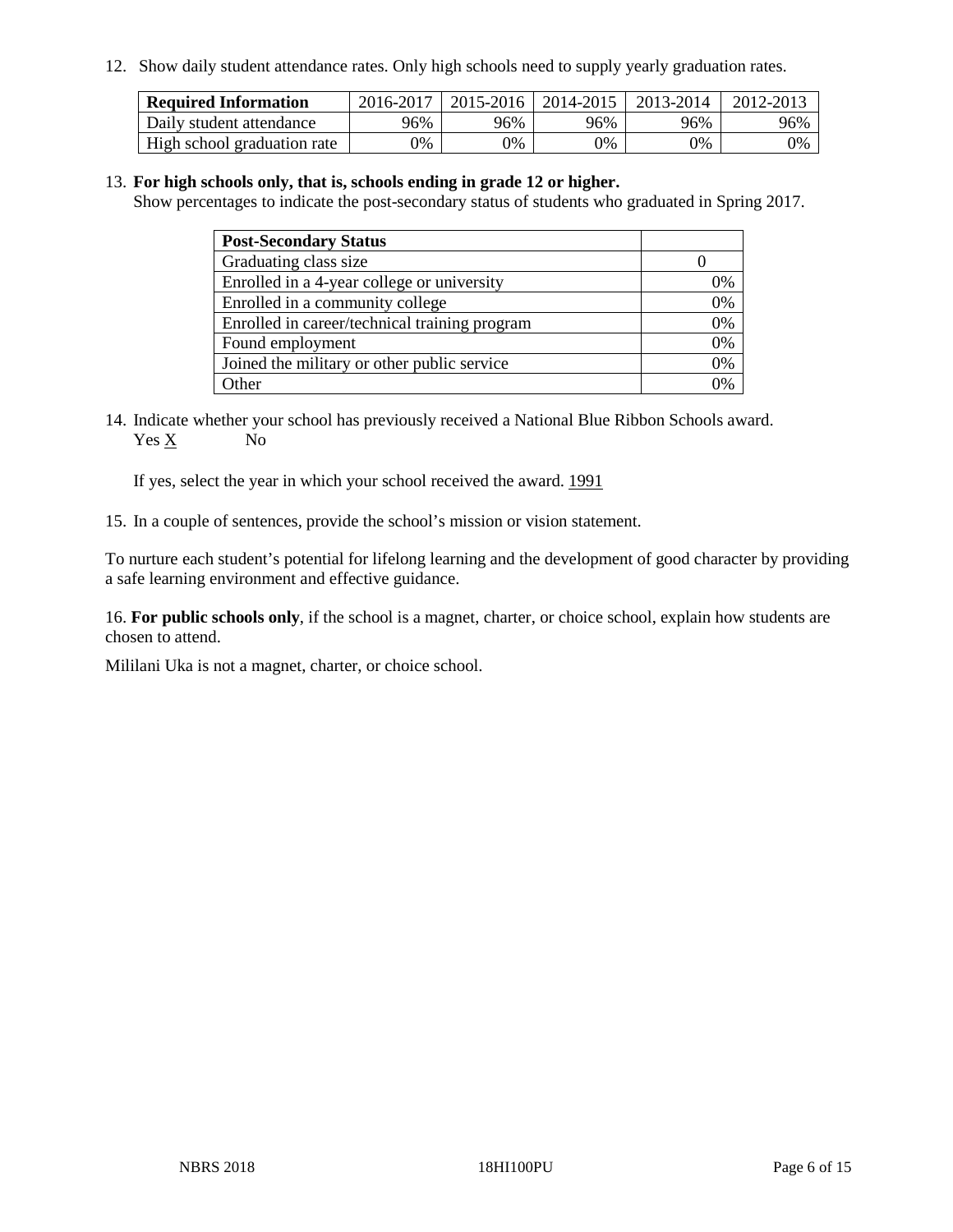# **PART III – SUMMARY**

Mililani Uka Elementary School (MUES) is poetically translated as: Nestled in the uplands – the beloved place (of the chiefs). "Uka" is a directional and can be found abundantly in Hawaiian songs, poetry and prose. "Mililani" refers to a community with shopping centers, recreational parks and a golf course. The name, Mililani, however has links to famous individuals including Princess Victoria Kamamalu and John Papa I'i.

The area where MUES now stands has always been held in high esteem. The love and care that the people of old held for this area are well illustrated in the name. The 'aina or land that offered up so many blessings and the people who were noted for their gracious hospitality and love for the 'aina are also cherished qualities of a school-community. Nestled between the Wai'anae and Ko'olau mountains, Mililani Uka is truly the beloved place.

MUES was established in 1974 as a land gift from Mililani Town developer, Castle & Cooke. The school started in what was intended to be temporary quarters in house shells on two cul-de-sacs across the street from Kuahelani Community Park while the school was built. In 1974, the main campus was open for grades K-2, and 5-6. Grades 3 and 4 remained in the house shells until 1990 with a total enrollment of approximately 1260 students. The cul-de-sac campus was consolidated to the main campus when the enrollment reduced due to the transition of grade 6 to the new Mililani Middle School campus. Our students and staff show our Uka Pride and school spirit through our school song, "Soar On High" composed in 2015 for our 40th Anniversary.

Implementation of key strategies and processes support and challenge students to develop their potential academically, emotionally, physically, socially, and culturally. Student academic progress is monitored via a universal screener at least three times per year as part of the Response to Intervention (RTI) process, which identifies student needs and supports. Additionally, academic progress is examined through quarterly Data Teams, Common Core reading, math, and writing assessments. Students learn and implement researchbased strategies such as Talk Moves and Understanding Learning Targets through "I Can" statements. For example, Talk Moves (turn and talk, repeat, revoice, add on, reasoning) strategies encourage student thinking, participation and collaboration and meet the needs of both verbal and auditory learners. Students are regularly expected to speak, listen, and respond appropriately to one another.

Comprehensive Student Support includes integration of Character Counts, School-wide Behavior Expectations, Social Emotional Learning, General Learner Outcomes, Adjustment and Transition Support, and identification of students needing support through Response to Intervention. After research and staff discussion, to close the achievement gap between our Regular Education and Special Needs students, we decided to adopt the Co-Teach inclusion model at our school. In 2012, our special education program began Co-Teach/Inclusion general education classrooms in grades K, 1, 4, and 5, then added grades 2 and 3. This was a large commitment from our staff as we are not given any additional teaching positions from the State to implement inclusion at our school. We purchased four teaching positions using \$240,000 of our school weighted student formula funds which is 7% of our school budget.

A variety of co-curricular and extracurricular activities take place during and after school hours, providing students with opportunities to build upon and develop new skills that support our school vision.

Our Parent Community Networking Center (PCNC) is provided so parents have an array of activities designed to help facilitate the development of themselves and their children. The PCNC Facilitator works closely with the teachers, administrators, Hui 'O Miliani Uka and the School Community Council to support and organize school activities.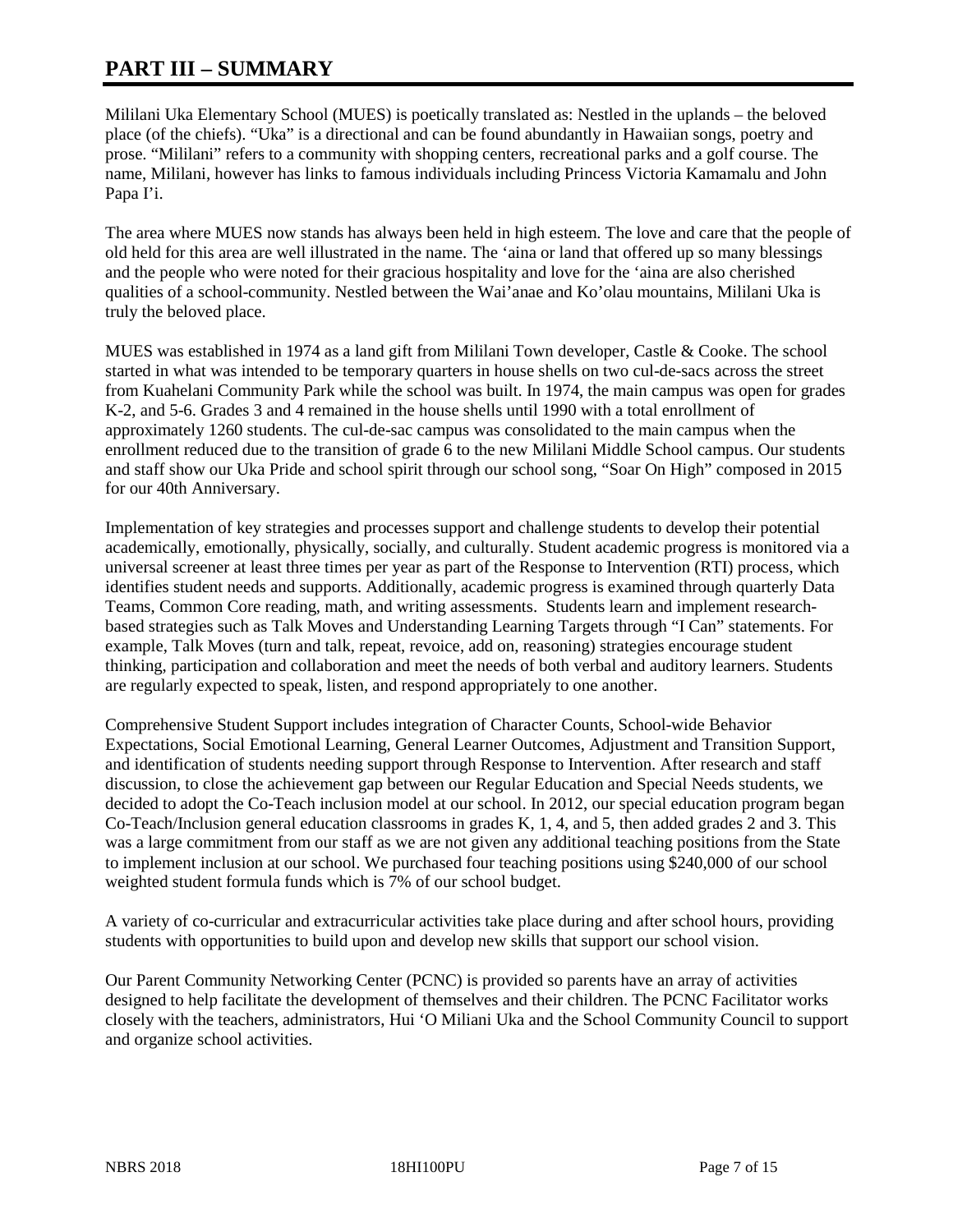# **1. Core Curriculum:**

MUES curriculum is aligned to the Common Core State Standards (CCSS) and Hawaii Content and Performance Standards III (HCPS III) and addressed via pacing guides for Math, Reading, and Writing. Grade level created pacing guides inform teachers about what they need to teach, when to teach, and when to assess and ensures consistent implementation within the grade level. The curriculum maps are reviewed during grade level collaboration (Learning Team, Data Team) and weekly grade level planning meetings. Teachers evaluate and analyze the curriculum and adjust the rigor of the lessons to meet students' needs. Grade level formative and summative assessments are sources of evidence of the consistent implementation of the curriculum maps and student data is used to determine proficiency towards standards. All other subject areas address the Hawaii Content and Performance Standards (HCPS III) and Next Generation Science Standards (NGSS).

State-selected, Reading Wonders, a research-based instructional program, addressing the Common Core State Standards for English Language Arts, was implemented in School Year SY 2015-16, targeting skills in reading foundations, literature, and information. Multi-Sensory Learning (MSL) and Morphology, a research-based curriculum, derived from the Orton-Gillingham Approach, supplements Reading Wonders daily in Preschool-Grade 5. MSL specifically focuses on how students learn to read and write and the difficulties associated with acquiring these skills. MSL and Morphology helps students sort, recognize, and organize the "raw materials of language" such as phonics, spelling patterns, Latin roots, prefixes, and suffixes. Students are taught systematically to acquire the tools they need to become fluent readers and writers. Teachers and educational assistants were initially trained in SY 2014-15. Reading A-Z, other literature books, and on-line reading programs such as Kid Biz and Lexia/Reading Plus provides additional practice.

To supplement the writing instruction from Reading Wonders, we have implemented the Lucy Calkins' Units of Study, a research-based writing curriculum developed by the Teachers' Reading and Writing College of Columbia University. Writing instruction includes understanding text types, purpose, producing writing to convey details and information, and use of writing to build and present knowledge. We emphasize narrative, informative, and argument writing. Reading is integrated by studying exemplary texts. Our students work to figure out how the authors made those texts and at the same time students learn about the ideas and information in those texts. All teachers receive professional development to gain understanding of the Writing Workshop model and Conferring. All teachers implement at least three units each year, focusing on narrative, informational, and opinion writing. Pre- and post-assessment data are collected to assess students' progress quarterly.

State selected, ORIGO Stepping Stones, a researched-based core mathematics program for grades K-5, was implemented schoolwide in SY 2015-2016. The curriculum maps are revised as needed to ensure students are given enough time to understand and meet the Learning Targets. Each grade level works with their curriculum coach to create and revise curriculum pacing maps for Stepping Stones. Some grade levels supplement the curriculum to increase rigor using resources such as Engage New York, Georgia, and Math Investigations. In the primary grades, through Stepping Stones, students learn to represent and compare whole numbers and describe shapes and space. As students progress in grade, they learn to extend understanding of base-ten notation, build fluency with addition and subtraction, use standard units of measure, and describe and analyzing shapes. Their skills then progress to develop understanding and fluency with multi-digit multiplication, divide to find quotients involving multi-digit dividends, fraction equivalence with addition, subtraction, and multiplication of fractions, and understand geometric properties. Thereafter, students learn to fluently add and subtract fractions, extend division to 2-digit divisors, integrate decimal fractions into the place value system, develop fluency with whole number and decimal operations, and develop understanding of volume.

Teachers collaborate on grade-level created pacing guides and Curriculum Maps to ensure the standards are addressed in each subject area. Teachers use the general Curriculum Maps to then create more detailed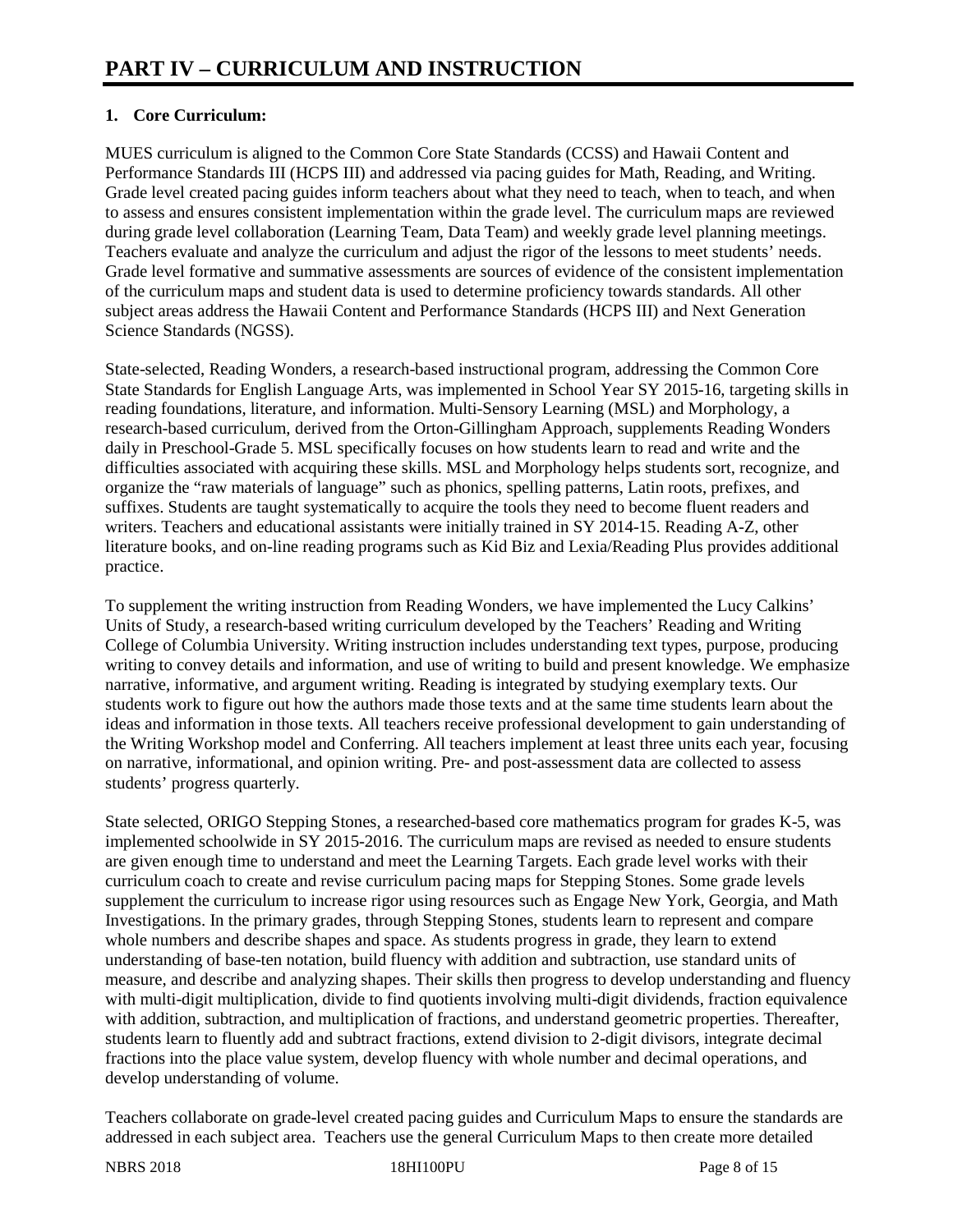pacing guides for weekly or daily instruction.

In 2010, Mililani Uka did not have a common grade-level curriculum to address the Hawaii Content Performance Standards for Science and Social Studies. Therefore, Social Studies and Science units were created utilizing Jay McTighe's Understanding by Design (UBD) process to ensure that the standards were addressed for grades K-5. UBD is characterized by a focus on Essential Questions and Big Ideas, which push student learning to deeper understanding within and between various disciplines of study, particularly Science and Social Studies. Student proficiency of the standards are assessed via performance tasks at the culmination of each unit. Through the implementation of these UBDs, students are gradually prepared for performance tasks at the end of the unit. These tasks prepare students for college and career readiness and applying their knowledge and thinking to real world problems and activities. In the primary grades, instruction begins with understanding of and experiences in observation, the beginning of the scientific inquiry process. In subsequent grades, the science curriculum focuses on thinking skills via predicting, observing, collecting data, drawing generalizations and checking predictions with hypotheses. These inquiry skills are integrated with communication and speaking skills. According to the 2017 Strive HI School Performance Report, our student have increased proficiency on state science assessment from 78% proficiency in 2015, to 81% in 2016, and to 83% in 2017.

With the rollout of the Next Generation Science Standards, Curriculum Coaches work with each grade level team to identify the Performance Expectations and the Three Dimensions. An NGSS unit will be implemented in quarter 4 of SY 2017-18. Additional planning days will be held during the SY 2018-19 for creation and implementation of additional NGSS science units.

MUES provides special education services for children ages 3-4 years old who meet eligibility criteria. Goals and objectives are developed based on the child's exhibited delays and expected outcomes are based on Early Childhood Standards, whereas, the plans for students transitioning to kindergarten have goals aligned to their needs and kindergarten standards. The special education preschool experience especially impacts communication and behavioral skills. Parents report being pleased with their child's growth made prior to kindergarten.

# **2. Other Curriculum Areas:**

Art, music and physical education, foster higher levels of thinking such as observation, interpretation, perspectives, analyzing and synthesizing. Learning a skill such as painting a picture, singing, or throwing a ball, teaches students skills of concentration, practicing, patience and persistence In addition it can increase student confidence and motivation. These attributes are critical in the development of intellectual skills and academic achievement.

Our Standards Based Physical Education program incorporates fitness, active lifestyle concepts, cognitive concepts, and movement patterns aligned to Common Core standards for acquisition of essential skills and knowledge to be physically active for life. Students in grades K-5 receive PE instruction weekly. The PE teacher also organizes twice yearly Get Moving Get Fit events to guide students to make a commitment to physical activity as an important part of one's lifestyle in team and individual events. All students in grade 3-5 are invited to participate in afterschool Cross Country running. A team is assembled and competes in a Mililani Complex Cross-Country Meet. Students in grade 4-5 have numerous opportunities to improve their running time prior to team selection for the Mililani Complex Track Meet.

Music education is provided by a part-time teacher who conveys his appreciation for music through song, performance, and reading music in grades PreK-5 two times per month. Our music teacher also directs our Egret Chorus. Our students, staff, and community are impressed by the character-building messages in the songs performed by the chorus. Classroom teachers reinforce the skills taught by the music teacher.

Art instruction is provide by both the classroom teachers and a volunteer parent artist. Grade PreK-5 teacher integrate art instruction into content area subjects. The volunteer provides drawing lessons to Grades 2, 3 and 4, 2x/month and to Kindergarten, 1x/month.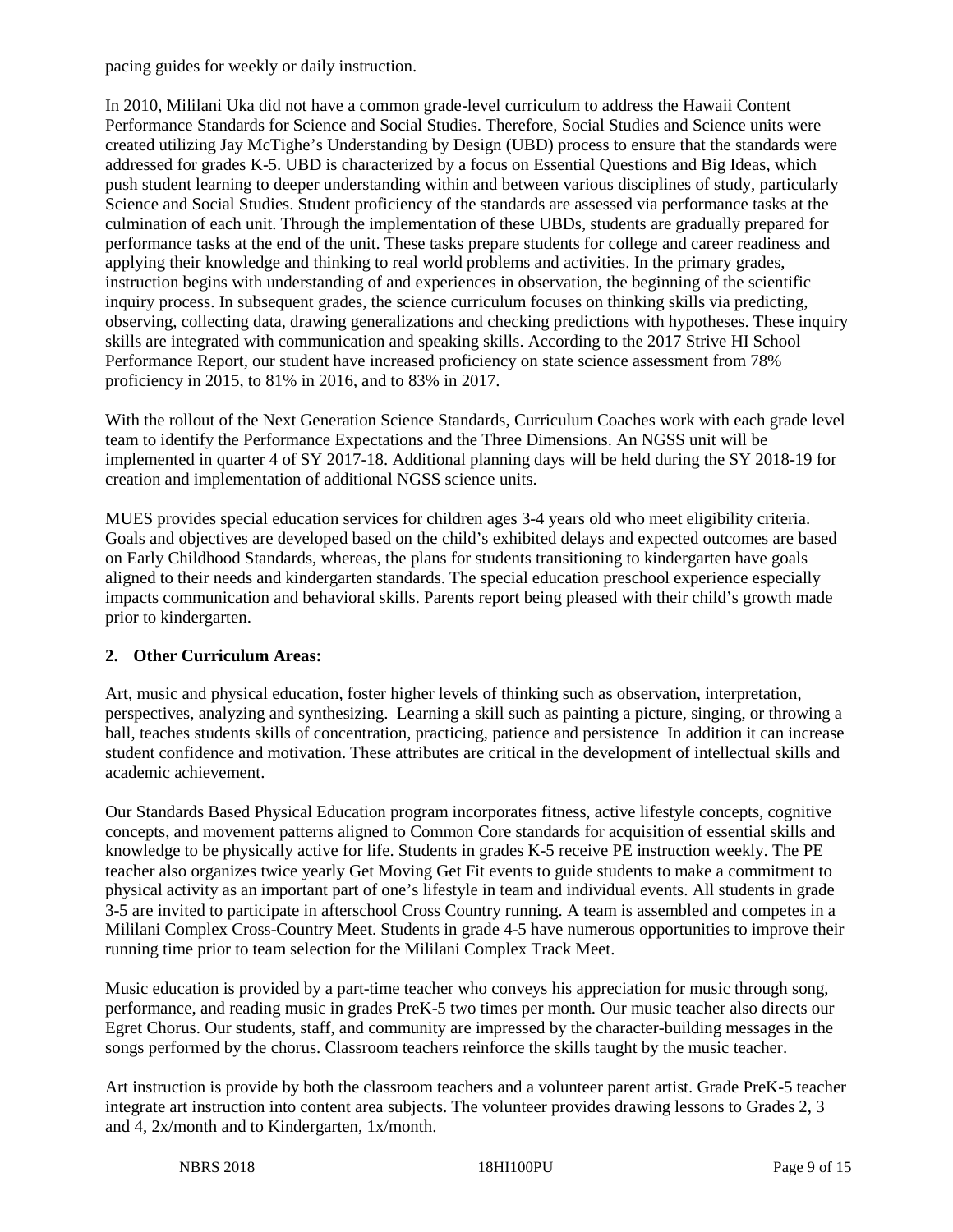Foreign Language is provided through Moshi Moshi, a pre-recorded conversational Japanese program, televised twice a week via closed-circuit TV for all grade levels. Students are engaged by the animated children and adult cast. Most grade levels also participate in cultural Hawaiian Studies. Students learn Hawaiian values, language, culture, and history.

Technology is used as an instructional tool to differentiate instruction, support learning styles, and students as effective and ethical users of technology. The Technology Coordinator provides all K-5 homerooms with technology lessons twice a month. Teachers access four computer labs and classroom 1:1 devices to provide additional instruction and practice. Technology supported programs such as KidBiz, IXCEL, Lexia, Reading Plus, and Discovery Education provides enrichment and remedial support to students. The data shows that when students frequently log onto KidBiz and complete at least 2 articles per week, their Lexile reading rate increases. As students read their leveled articles provided by KidBiz, students reinforce their close reading skills, critical thinking skills, and their literacy development is fostered at their individual reading level.

#### **3. Instructional Methods, Interventions, and Assessments:**

Instructional practices, interventions, and assessments are interconnected at MUES. Review of student data provides us with information about student needs and strengths. Data informs instruction needed to reach each student, and interventions provide identified students with individualized supports and targets. These systematic practices have derived an increase in student proficiency and decrease in achievement gap as reported by Hawaii State Assessment (HSA) scores and Strive HI school report.

#### A. Instructional Approaches

MUES utilizes current educational research to provide meaningful instructional programs for students. We began implementing an Instructional Leadership Team (ILT), a complex wide initiative in SY 2013-14. The purpose of the ILT is to focus on school wide instructional practices to improve student achievement

The team looks at data to determine a targeted instructional area, as well as targeted instructional strategies. Cycles of Professional Learning focus on that one instructional strategy. Professional learning occurs through professional development readings. Implementation of the instructional strategy is accompanied by opportunities for safe practice, quarterly walkthroughs conducted by the ILT team, peer observations to provide opportunities for peers to observe and learn from one another, coaching support to provide feedback on the instructional strategy, and continuous monitoring of student progress through data collection with pre, mid, and post assessments during the cycle. The faculty engages in reflection throughout each cycle to assess how the instructional strategy is working, and next steps are discussed.

We have focused on Math and Writing as targeted instructional areas during the last four years. Targeted instructional strategies implemented include problem solving, classroom discussion using Talk Moves, the Writing Workshop model, and conferring (student conferences). Based on SY 2015-16 data, the implementation of the different types of talk move strategies made a positive impact on the student learning. Smarter Balanced Assessment (SBA) data supports that we benefit from this writing program.

According to the school's walkthrough data during the SY 2016-17, 2017-18, the frequency of the implementation of Elements of Effective Instruction by the teachers increased in the majority of the elements ranging from 2% (teachers posting the learning targets) to 19% increase in the students' reading and math data (data team). Implementation of the Elements of Effective Instruction supports different learning styles.

#### B. Interventions:

We believe that all students can meet proficiency in both reading and math through targeted focused instruction, intervention with varying content, process, and products within our safe learning environment.

NBRS 2018 18HI100PU Page 10 of 15 Overall, teachers are effective in adapting instruction to meet individual student needs and through Instructional Leadership Team (ILT), Data Teams, Response to Intervention (RTI), Special Education (SPED), English Language Learners (ELL), and QUEST (Gifted and Talented). In the general education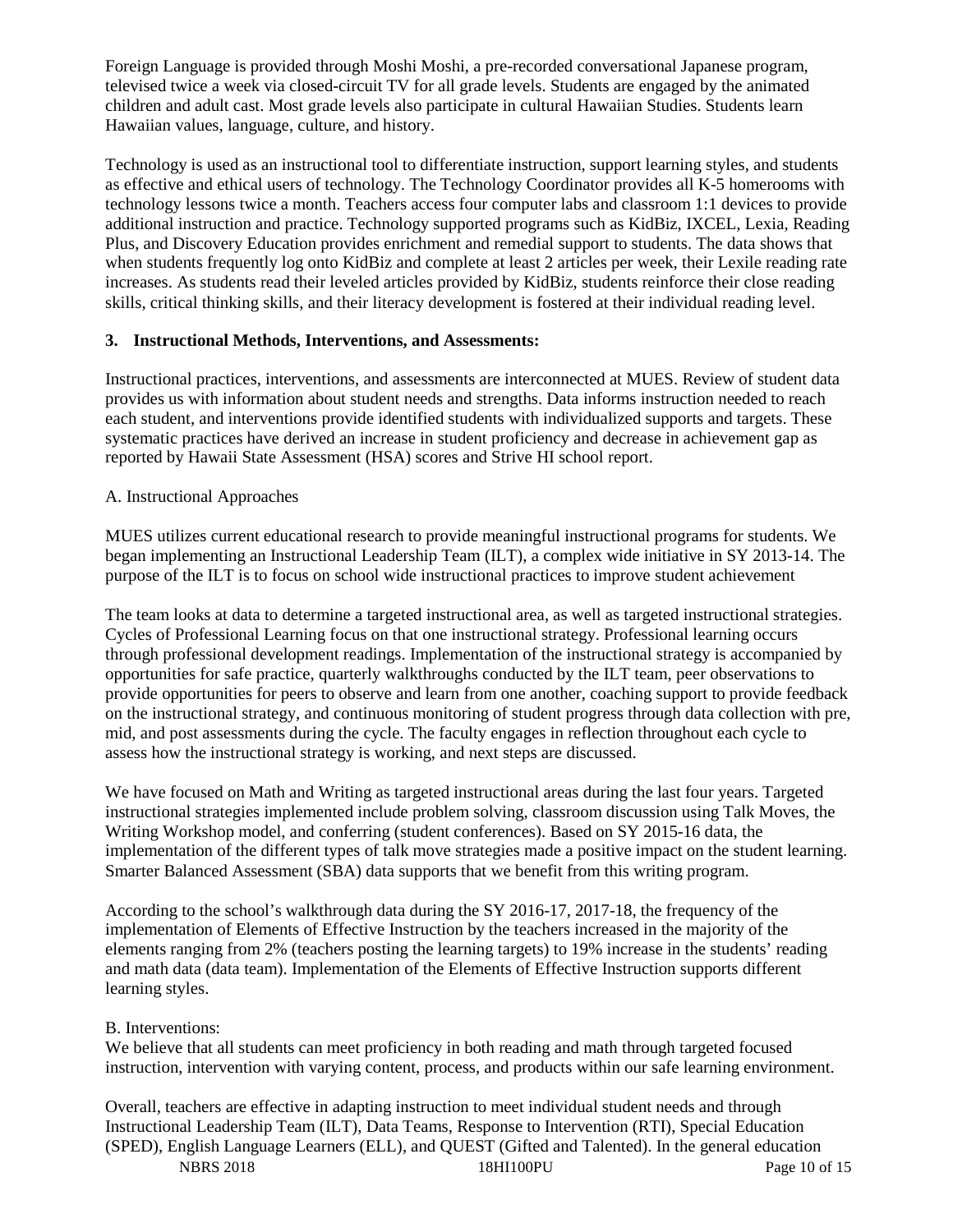setting, students receive classroom accommodations specifically or by best practices.

Teachers do an exceptional job at using consistent student feedback to adjust instruction throughout the instructional period.

Through the RTI plan, identified students are targeted for intervention support in all grade levels. Identified students are provided with small group targeted instruction at least four times were week and progress monitored to assess for progress.

#### C. Assessments:

The use of a variety of assessment data has become systematic and meaningful when analyzing student achievement and instructional practices to determine student growth. MUES began school wide implementation of Data Teams in the 2012-13 school year. The focus has been on Math instruction due to lagging HSA scores. This year marks the first year that MUES is beginning implementation of Data Teams in Reading.

Data team data from SY 2017-18 show that as a result of close reading to understand a complex text, students' performance in reading has increased. Our Data Teams process has helped us use student data in a more unified and meaningful ways, as well as enabled us to discuss and choose strategies and interventions more accurately and effectively.

MUES uses a universal screening tool to determine student performance levels in reading and math. In SY 2015-2016, all grade levels used Northwest Evaluation Association (NWEA) as their universal screening tool to collect Fall, Winter, and Spring data. Students who were identified as the bottom ten students in the grade level in math received pull out tutoring from a curriculum coach. In SY 2016-2017, 2017-2018, all grade levels used Star as their universal screening tool to collect Fall, Winter, and Spring data. In SY 2016- 2017, the bottom ten students in the grade level received pull-out tutoring from a curriculum coach in math.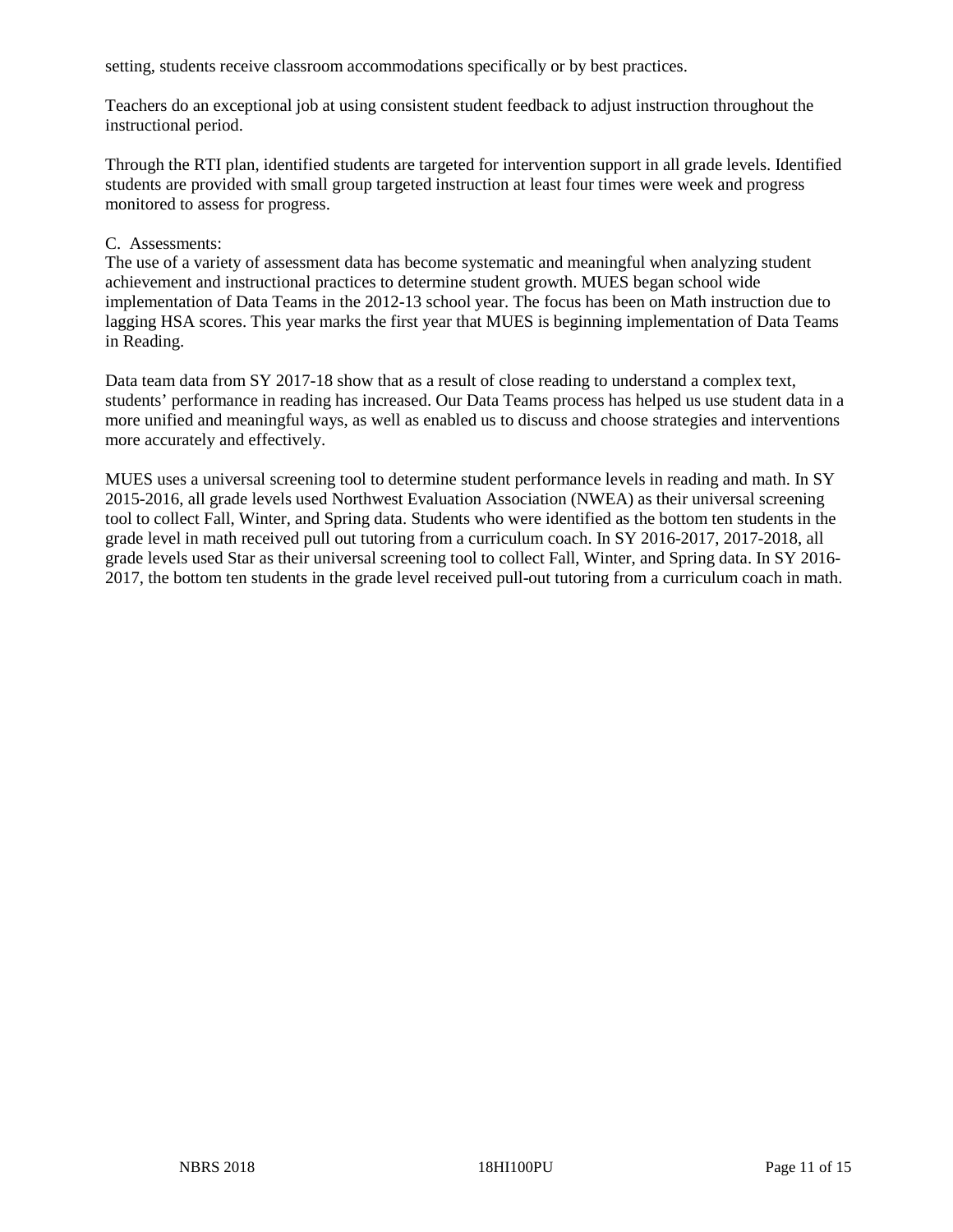# **1. School Climate/Culture:**

Comprehensive student support includes integration of Character Counts, School-wide Behavior Expectations, Social Emotional Learning, General Learner Outcomes, and School Adjustment and Transition Support.

Mililani Uka adopted the Character Counts Program, initiated by the Mililani Complex Schools, to develop responsible caring citizens in Trustworthiness, Respect, Responsibility, Fairness, Caring, and Citizenship. All students/classes participate in a nine week focus on a particular pillar of character. Ha'aheo acknowledges students who have shown all-around positive behavior, in both attitude and academics. The Na Hoku award recognizes students who have made positive growth in either behavior or an area of academics. Students are recognized at a school wide assembly. This helps to motivate students to set goals, and strive to achieve these goals, and do their best.

New students are welcomed and get individualized attention to learn about their new school culture (i.e., behavior and school rules). The impact of the Transition and Learning Center (TLC) initiative supports a new student in his or her transition to Mililani Uka. TLC uses the help of Campus Police Officers/CARE Corps students to be "buddies" with a new student. Ultimately, after the completion of the TLC program a new student will have an understanding of school rules, behavior expectations, as sense of a safe, caring environment.

All classes K-5 are participating in Guidance Lessons that include Character Counts, Anti-Bullying, and Social Emotional Learning four times a year or at least once per quarter. Students are exposed to conflict resolution and bullying prevention.

A variety of co-curricular and extracurricular activities take place during and after school hours, providing students with opportunities to build upon and develop new skills that support our school vision. These activities include:'Aina, Student Council, Quest, Robotics, Track, Cross Country, Kid Fit, Jump Rope, Chorus, Garden Club, and Campus Police Officers.

Our support of teachers focuses on enhancing student engagement and facilitating learning. Teachers and/or grade level representatives participate in consistent workshops and collaboration via bi-monthly Learning Team, Data Team, Complex Schools Instructional Leadership Team, Common Core State Standards planning, Writing Assessment scoring and calibration, and grade level articulation. New teachers are provided with support and training in Wonders Reading and Stepping Stones Curriculum, Thinking Maps, Multi-Sensory Learning, Parent Communication, Accommodations/Modifications, Behavior Management, and Classroom Management. During Grade Level Learning Teams, teachers celebrate student improvement as they review student data. The teachers select one teacher to represent them as their "inspiring role model colleague" at the annual Central Teacher Appreciation Luncheon. Our parent organization each year celebrates the teachers with a staff lunch in their honor. Appreciative parents gift our teachers with monetary donations and supplies for their use in their classrooms.

# **2. Engaging Families and Community:**

MUES employs a variety of strategies to encourage parent engagement. Our parents are an integral part of our team and provide important support for their child. They work with us to implement and reinforce the learning that is taking place in the classroom. Our school holds various events inviting parents to learn about and be an active participant in their child's learning.

Our Curriculum Fair provides the opportunity to share Common Core Standards with parents and the community.

Workshops for parents orient them on the strategies being imparted to their children in language arts and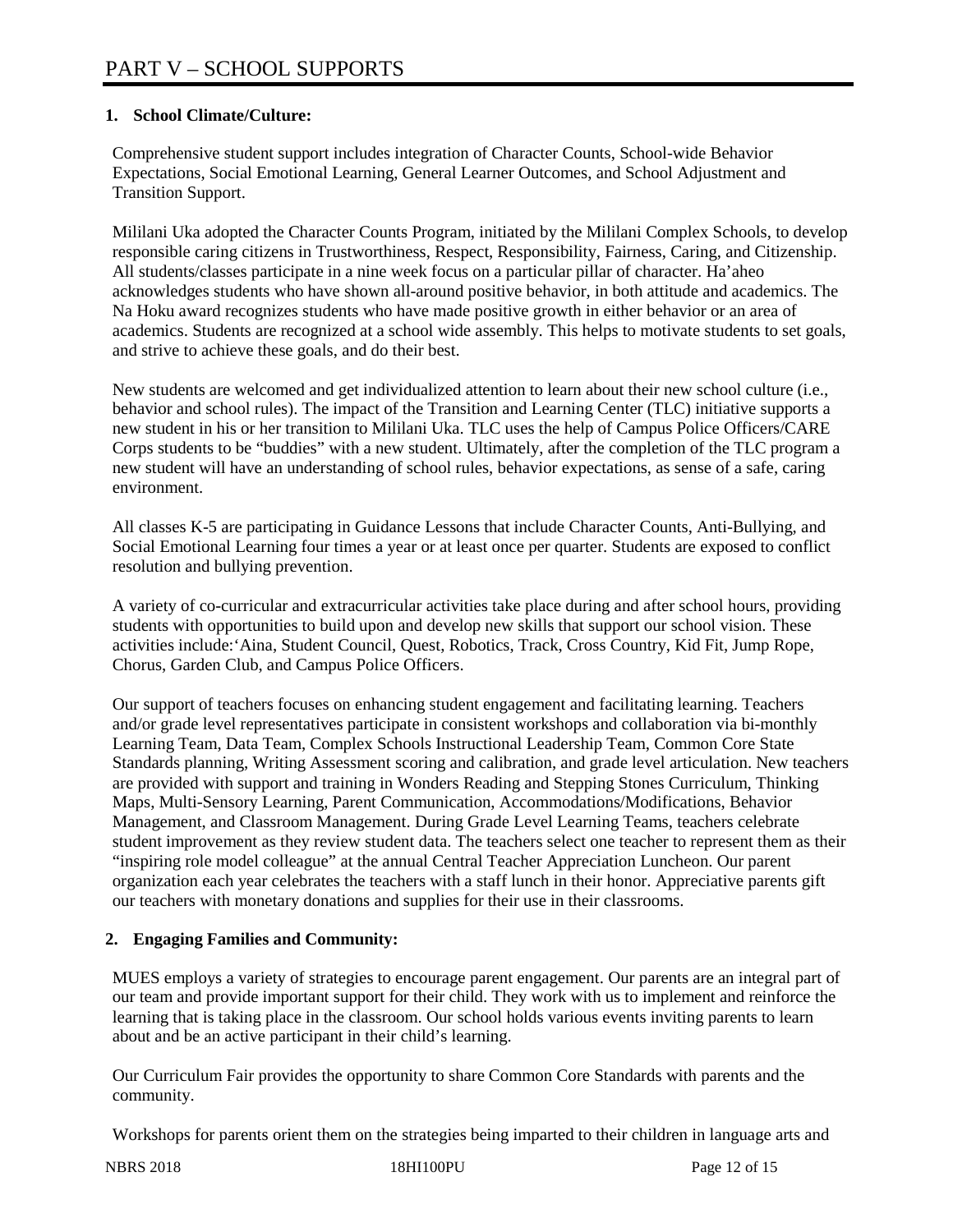math, and how to support their child at home.

Kindergarten Parent Orientation establishes a partnership between our school and home for their child's education. A comment received stated, "We appreciate all your hard work in keeping us informed and making the transition easy for (our son) to start school."

Meet & Greet (Grade K- Grade 5) provides students and parents with the opportunity to familiarize themselves with the classroom location and teacher. Parents make personal contact with their child's teacher and establish a mode of communication. Some examples are class websites, newsletters, emails, phone, and texting on a regular basis.

MUES values partnerships with the community. We maintain a strong community participation with the U.S. Army, 84th Engineers Battalion, Schofield Barracks, Kokua Foundation 'Aina IN the Schools, Mililani Lions Club, Honolulu Police Department District 2 Community Policing Team, Hope Central Church, Mililani YMCA, Junior Achievement, Mililani Sunrise Rotary Club, Kumon Math and Reading Center of Mililani Uka, Boy Scouts of America, and City Council and Hawaii State Legislature Representatives and Senator.

Administrators and faculty members are involved in both the SCC and Hui and present information about academic achievement and what students are learning on a monthly basis.

The School Community Council (SCC) allows increased involvement of those directly affected by decisions. Parents and any community members are encouraged to attend and participate.

Hui 'O Mililani Uka is the Parent Teacher Organization (PTO) for MUES. The Hui engages parents, teachers and the community to support a high-quality learning environment for students; ensure parents have a voice in the education and welfare of their children; and raise funds for the purpose of improving and supporting educational experiences, all while fully supporting the MUES mission statement.

#### **3. Professional Development:**

Professional Development at MUES has focused on core content areas for the last three years. During the first semester of the 2013-14 school year, we focused on instruction in Problem Solving. School wide proficiency with Mathematical Practice 1 increased from 19% to 52%. During the second semester, we focused on implementing the Writing Workshop model and Conferring (with individual students or in small groups). School wide proficiency in Writing increased from 7% to 53%.

The 2014-15 school year, we continued to focus on instruction in Writing, learning additional writing strategies (the Optimal Learning Model, Shared Writing, and Scaffolded Conversations). School wide proficiency in Writing increased from 1% to 57%. We also continued to monitor student progress in problem solving by collecting and analyzing monthly Mathematical Practice 1 data. Proficiency improved from 17% to 48%.

The 2015-16 school year, we again focused on Math as an area of need based on our SBA data. We learned about Classroom Discussion and how to use it to help students understand a math concept, to discuss problem solving, and to discuss computational procedures. We used Mathematical Practice 1 data again to measure student progress. Proficiency increased from 9% to 60%. We continued to monitor student progress in Writing by collecting and analyzing quarterly data. Proficiency increased from 3% at the start of the year to 55%.

For the 2016-17 year, we focused on implementing the Elements of Effective Instruction. These elements include Clear Learning Targets, Teacher Modeling and Guided Practice, Checking for Understanding, and Independent Practice. We focused on implementing the elements in Math during the first quarter, and are now implementing the elements in Reading. School wide proficiency post-cycle data shows from October 2016 61% of the students met the Learning Objective.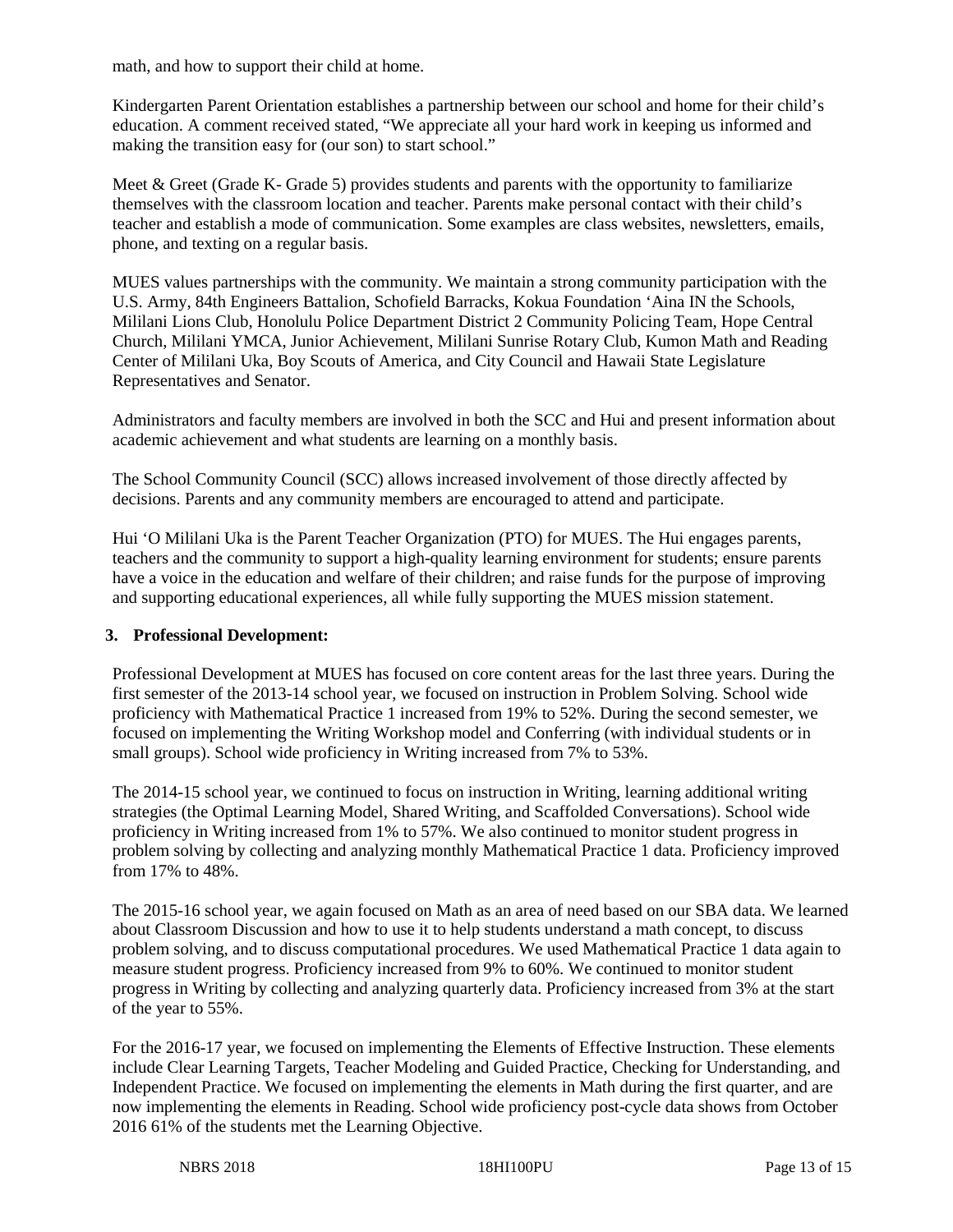MUES carved out Learning Team time for grade levels to meet twice a month during the school day to provide articulation time since 2004. Each grade level meets with the Curriculum Coach to participate in a Professional Learning Community. The sessions focus on best instructional practices (many of which tie in with our Instructional Leadership Team focus), analysis of student work to inform instruction, increase teacher understanding of standards, curriculum content, how to provide quality instruction, and curriculum planning.

## **4. School Leadership:**

We are all responsible for the learning of our students. Utilizing our individual strengths we work as a collaborative team to ensure that our students have the best educational experiences that we can provide for them. Certificated and Classified staff are involved in leadership roles via Leadership Team, Academic Review Team, G-Team, I-Team, Safety Committee, Focus on Learning, Instructional Leadership Team, WASC, Curriculum Fair, May Day, School Community Council, and Parent/Teacher Organization. Collaborative leadership provides opportunities for fulfilling the school's Vision and Mission, as well as designing, implementing, and monitoring the school's academic and financial plan.

Our Leadership Team is key to sustaining a culture of learning that maintains a singular focus on students. We are a "think tank" comprised of the Principal, Vice- Principal, Student Services Coordinator (SSC), counselors, Curriculum-coaches, Co-teach/New teacher coach, RTI Coordinator and Information Technology (IT) Coordinator. Our team problem solves and plans for the successful implementation of our school academic plan as well as advocates for our students learning and continual school improvement.

Members understand that they are an important part of our leadership structure that is shared with our G-Team which is made up of our grade level chairpersons (GLC). Our G-Team is the decision-making body for our school. All issues are discussed at regular meetings held once a month. In addition to our administrators and GLCs from each grade level, we include the Special Education Department Head, a counselor representative as well as a resource teacher. Our team, while from different role groups understand that the decisions they make are for the greater good of our entire school.

The school governance process is collaborative, inclusive and decisions are rendered largely by consensus. Our governance process is student data driven. Decisions made work toward our meeting the goal of 100% of our students meeting grade level proficiency. The annual crafting of the Academic and Financial Plans begins with our Leadership Team. Our team utilizes performance data to identify need areas and develop enabling activities that are intended to address student needs. As our plan is being drafted, it is shared with faculty, staff and the School Community Council (SCC) for input and improvement. Once the final plan is developed it is shared and agreed upon and adopted by our GLCs, staff and School Community Council. Our SCC formally approves the plans before submission to the Complex Area Superintendent.